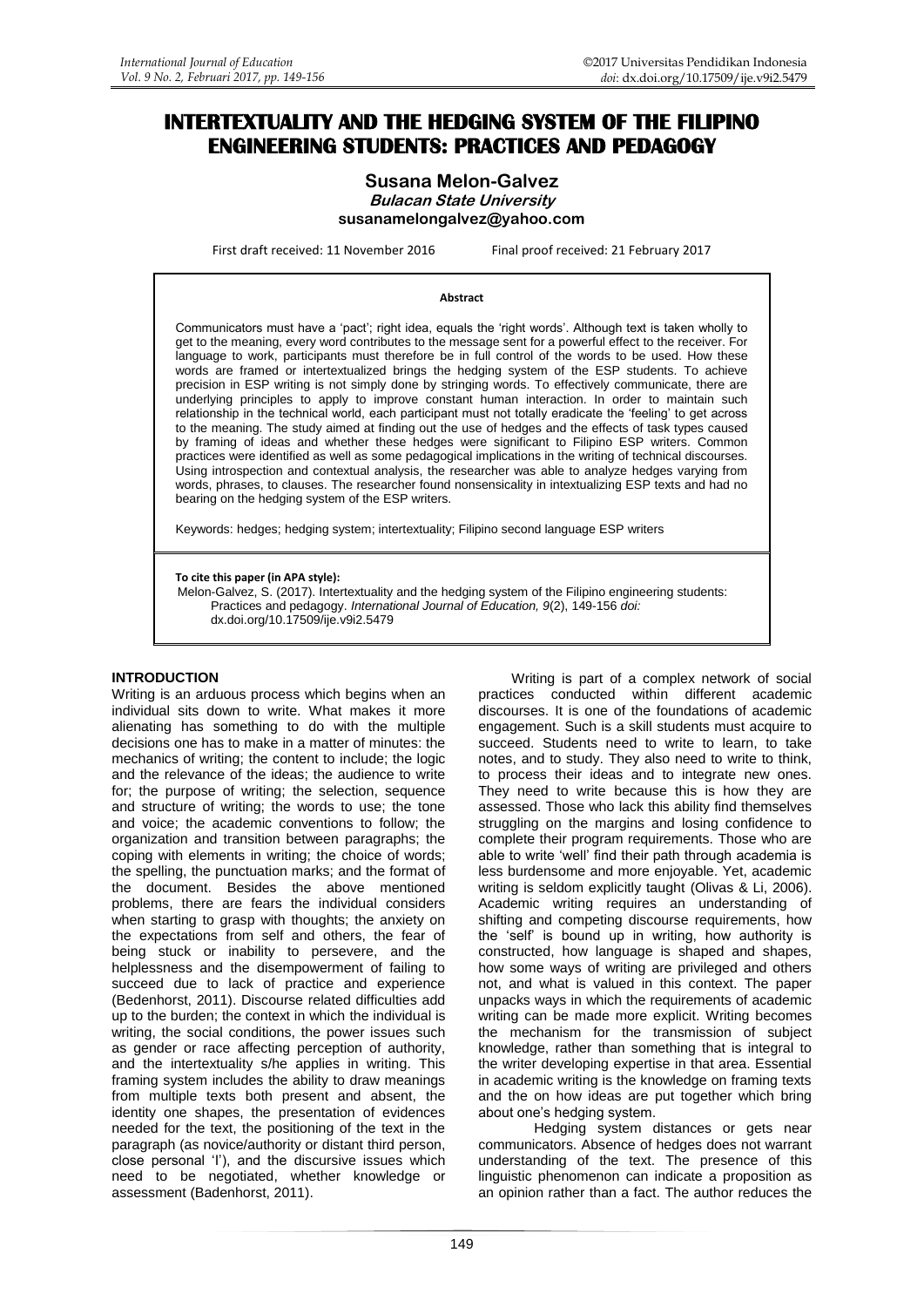strength of what he is writing (Nivales, 2011) or shows certainty if not doubt toward his statement. Using hedges, a writer gives a certain space for readers to judge the truth value of the assertion or put an amount of confidence on the claim. To Myles (2002), vague language (with hedging system) has several possible pragmatic functions: to mark politeness to indicate solidarity with one"s interlocutor, to soften a statement, to indicate uncertainty about the propositional content of an utterance, or to diminish the impact of the statement. Lack of familiarity to making propositions vague can cause difficulties for second language learners to perform writing tasks. In his study, hedge is considered to make discourses vague, evasive, and polite, causing<br>equivocation. Such bhenomenon marks equivocation. Such phenomenon marks intersubjectivity having a primarily interpersonal function. A face-saving strategy makes utterances less assertive by decreasing their exactness.

Aquino (2014) analyzed hedges in campus journalistic articles written by high school students and found that editorial issues are the mostly hedged and modal auxiliary verbs are found the most in those articles. Nivales (2011) conducted research on hedging in research papers written by novice college student-writers. Her research discovered that hedges were used mostly in the introduction and conclusion sections of the papers. Research on hedges in speech has also been conducted, such as one by Neary-Sundquist (2013). Meanwhile, this paper discusses the intertextuality and the hedging system used particularly on the writing techniques in an ESP class of engineering students. In other words, the type of writing analyzed is technical writing. In addition, the research does not focus so much on certain weaknesses like common grammatical, structural and syntactic errors made in writing tasks but on how discourses were framed and were linked to join in the conversation. The study was prompted due to the author"s experiences in an ESL writing class. The researcher had encountered problems on how discourses were intertextualized, specifically in the writing of technical discourses.

Discussion of this research is focused on the hedges used and on how ideas are framed by the College of Engineering (COE) writers. The researcher dealt with the two distinct types of intertextuality: iterability and presupposition. Iterability is the capability of a text to be reiterated and repeated in various contexts explicitly seen in texts, as opposed to presupposition, which refers to assumptions a text makes or assumptions made without being specifically stated or explained within a text. Presupposition or otherwise known "common sense' is applied when an obvious discourse is understood by a vast majority of the audience. The latter implies several facts giving the reader a chance to assume. Details can be added or removed to give readers more or less creative license to imagine the facts presented for further belief. Because the assumptions made by different readers can be drastically different from one another, it is important that the framework the author provides is sufficient to keep the assumptions that are crucial to the story itself constant between readers.

The researcher observed the insignificance of framing in ESP writing since technical students' discourses needed no iterability and presupposition. Intertextuality in discourses in creative writing was

different in technical writing. ESP framing did not call for "mood setting" and did not initiate guessing. Language used in ESP writing were precise and distinct in all the techniques; definition, mechanism, process, and partition or classification, even with visuals or graphics.

This paper is not about ESP intertextuality or framing itself since the researcher believes that no text stands alone. The research focused on how like a web related ideas were put together written in variety of ways. Without a frame, a writer is simply making a statement said throughout the history. One"s frame is the author"s way of looking at a statement to explain an idea. The frame allows one to establish the argument in a novel way. A frame is the section in an academic paper in which a perspective that has already been accepted by a specific discourse community is presented in order to blatantly explain to the reader the point of view from which the rest of the essay will be analyzed.

# **Intertextuality**

Framing, known as intertextuality, is the shaping of a text's meaning by another text without the use of quotation marks. This device creates interrelationship between texts and generates related understanding in separate works. This discourse strategy is done when an author borrows and transforms a prior text and uses referencing for his own translated text. These references are made to influence the reader and add layers of depth to a text, based on the readers' prior knowledge and understanding. Intertextuality is not always intentional and can be utilized inadvertently. Intertextual figures can be separated into three types: obligatory, optional and accidental (Fitzsimmons, 2013). While obligatory intertextuality deliberately invokes a comparison and link between two (or more) texts, obligatory intertextuality relies on the reading and understanding of a prior hypotext before the comprehension of the hypertext can be achieved. Optional intertextuality on the other hand has a less vital impact on the significance of the hypertext. It is possible that the connection will slightly shift the understanding of the text to multiple texts of a single phrase or no connection at all. The intent of the writer when using optional intertextuality is to pay homage to the "original" writers or to reward those who have read the hypotext. However, the reading of this hypotext is not necessary to the understanding of the hypertext. Accidental intertextuality is when readers often connect a text with another text, cultural practice or a personal experience, without there being any tangible anchorpoint within the original text. The writer has no intention of making an intertextual reference and it is completely upon the reader"s own prior knowledge that these connections are made (Wöhrle, as cited in Fritzsimmons, 2013).

Kristeva in 1966 coined the word intertextuality which means combining past writing into original or new pieces of text. All texts are necessarily related to prior texts through a network of links, writers make use of what has previously been written and thus some degree of borrowing is inevitable. This generally occurs within a specific discourse community, such as the ESP community. Intertextuality is often a purposeful use of other's work without proper citation which is often mistaken for plagiarism. While intertextuality is a small excerpt of a hypotext that assists in the understanding of the new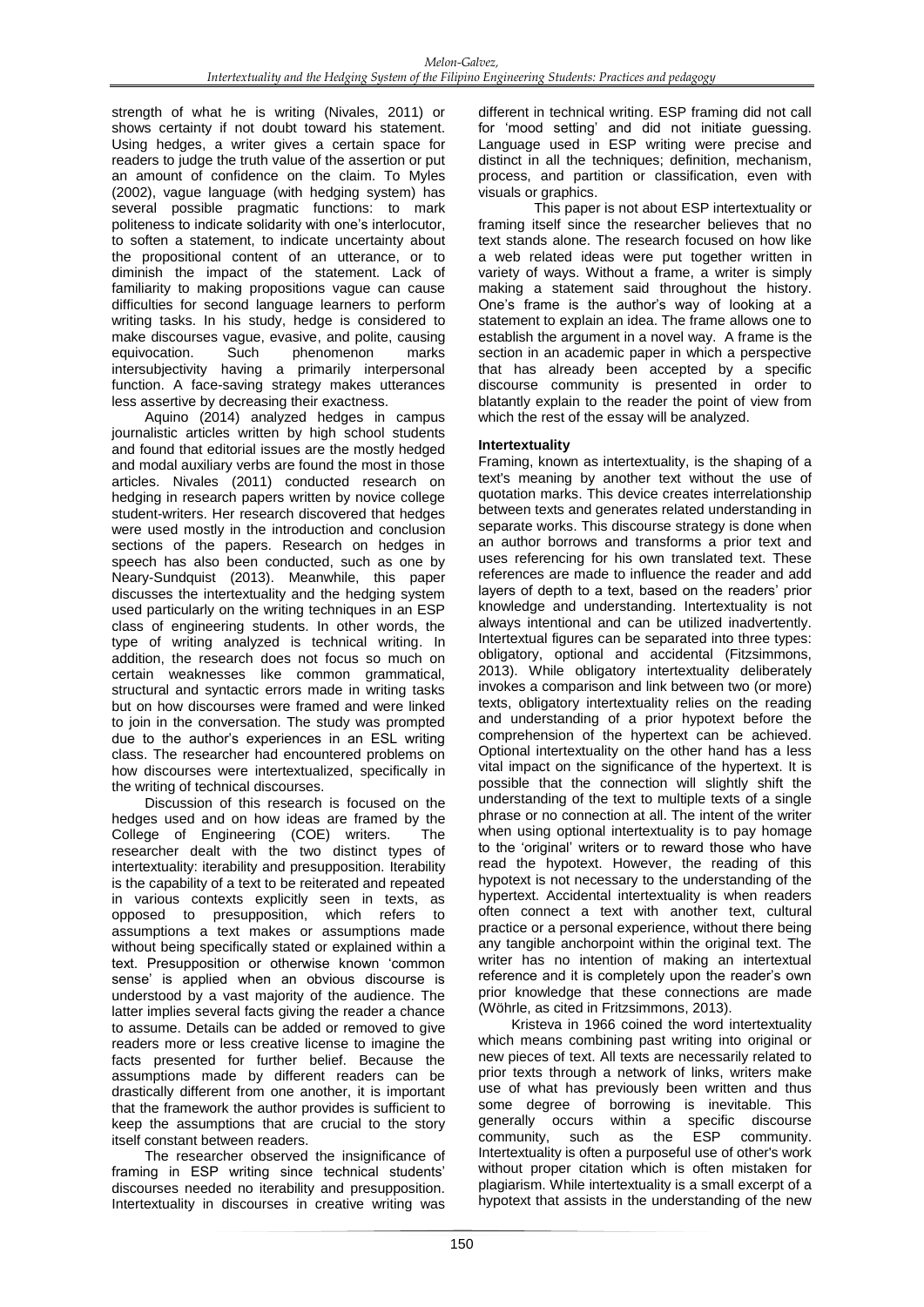hypertext, plagiarism is the use of closely imitated language and thoughts of another author without authorization. Framing is using a part of another text and changing its meaning by placing it in a different context. This is done by using other's ideas to create or enhance their own new ideas, not simply plagiarizing them. Intertextuality is based on the 'creation of new ideas', while plagiarism is often found in projects based on research to confirm one's ideas (Pecoraria & Shaw, 2012).

# **Hedging and Framing**

Yu (2009) categorizes hedges into quantificational approximators, performative shields, modal shields, pragmatic-marker hedges, and other syntactic and discoursal hedging strategies. The study revealed the relevance of textual context, the cognitive effect, the degree of vagueness or commitment, and the state of success of the communication in bringing about appeal for persuasion. "Smallwords", the microsignals (signaling a softening of the message) and the macrosignals (indicating the degree of vagueness or commitment). It was argued in the study that there was no significant difference among the epistemic modals. Although there is relationship between the type of task learners perform and the type of language they produce and a number of convincing empirical evidence that different tasks do indeed elicit different kinds of language from learners, there was no difference between the two signals because both have the same effect of softening the message. They attribute this result to the different discourse modes required by the two types of tasks. The shared information task constitutes a descriptive discourse mode, while the split information task is basically persuasive. It is possible to select tasks in order to elicit particular language structures (Hesselgreen as cited in Yu, 2009).

Frame allows the reader to see a topic from a particular angle. Because of the established framework, the reader will logically understand the progression of the writer's argument because the writer has legitimized his or her claim by citing an accepted theory (framework). When one uses an academic concept already has been accepted by the discourse community as a frame, this frame "forces you to offer both a definition and description of the principle around which one argument develops" (Greene, 2001, p. 147). The frame does however allow the writer to focus the reader"s attention in one specific direction. The framing concept that one chooses to use has already been accepted by the community and thus a part of their intertextual matrix. A well-developed frame is the doorway into an academic conversation. If one guides the members of a specific discourse through a paper using an idea that the community already holds as true, the new argument is more likely to gain acceptance from the audience as they understand where it is coming from (Burke quoted in Greene, 2001).

As ideas are framed, hedging system occurs. Numerous studies revealed the implicative presence of hedges. Salager-Meyer (1998) these phenomena are tools either for "backgrounding" or for "foregrounding". The words "very" and "extremely" for example, were more or less visible in giving "foregrounded" hypothesis while "seem" and "tend" were verbs used to decrease definiteness or were used to compromise. Salager-Meyer (1993)

discussed the relevant connection between hedges and its purpose. Another study of Salager-Meyer (1997) revealed the importance of using precise statement or proposition to measure one"s confidence or lack of confidence.

Another significant study to discuss is Hyland (1996a). In his study, he highlighted verb hedges which he considered 'speech acts': 'appear', 'seem', 'suggest', 'indicate', 'assume', and 'believe'. Vartalla (1999) was also focused on verbs classified as: 'verbs of assertion' like 'strong' and 'weak' used to express neutrality, connotation, opinion or certainty; 'useful verb features' like 'believe', 'think', and 'estimate' used to express recommendation; and 'appear', 'seem', 'suggest' as 'speculative verbs'.

Also, Hyland (1996b) in his study established facts deliberately and straightforwardly used expressions 'will', 'would', 'could', 'may', and 'might'. Such modal verbs in his study were used in expressing an attitude of uncertainty and unproven status of hypothesis widely identified as means of hedging in academic writing. In similar study, "would", 'should', 'can', and 'may' known as 'conditionals' were used to conceal and to perform "passive transformational tasks". Results of several studies will be presented to have a clear picture of hedges classification.

In his most recent research, Hyland (2015) classified "epistemic modalities" into five (5) central classes; modal auxiliaries, main verbs, adverbs, adjectives, and nouns. A total of 80 different lexical items, characterized by tentativeness and possibility were observed. "May" for auxiliary, "argue" and 'believe' for verbs, 'possibly' and 'perhaps' for adverbs, "potential" and "probable" for adjectives, "hypothesis" and "idea" and "notion" for nouns, were the concurrent items. Other items (in the same order of groupings) were; "might" and "could", "claim" and suggest' and 'hypothesis', 'appear' and 'propose', 'seem' and 'tend', 'presumably' and 'probably' and 'hypothetical', and 'potential' and 'presumptive'.

# **METHODOLOGY**

There were five distinctive techniques in technical writing used by the respondents: definition, mechanism, process, and partition and classification. It should be understood that all these were types of reports. Learning to write technically was necessary to help students determine how details were arranged in the best way one could to communicate his ideas. A piece of writing of any length usually employs a combination of two or three of these styles of writing. Students were taught first to prepare the details for each writing technique.

**For Definition.** Respondents must be familiar with the formal and informal definition. While informal definition (the most preferred type of definition) consists of one or more synonymous expressions substituted for the common terms used, formal definition (or amplified definition) has three parts; the term (the word to be defined), the 'genus' (the group of class where the word belongs), and the "differentia" (the distinctive characteristics of the term). Definition can also be done by comparing/differentiating the subject with another, or through analogy. A definer faces problem as to where the definitions are to be placed in his writing; in a special section in the introduction (when the term are of critical importance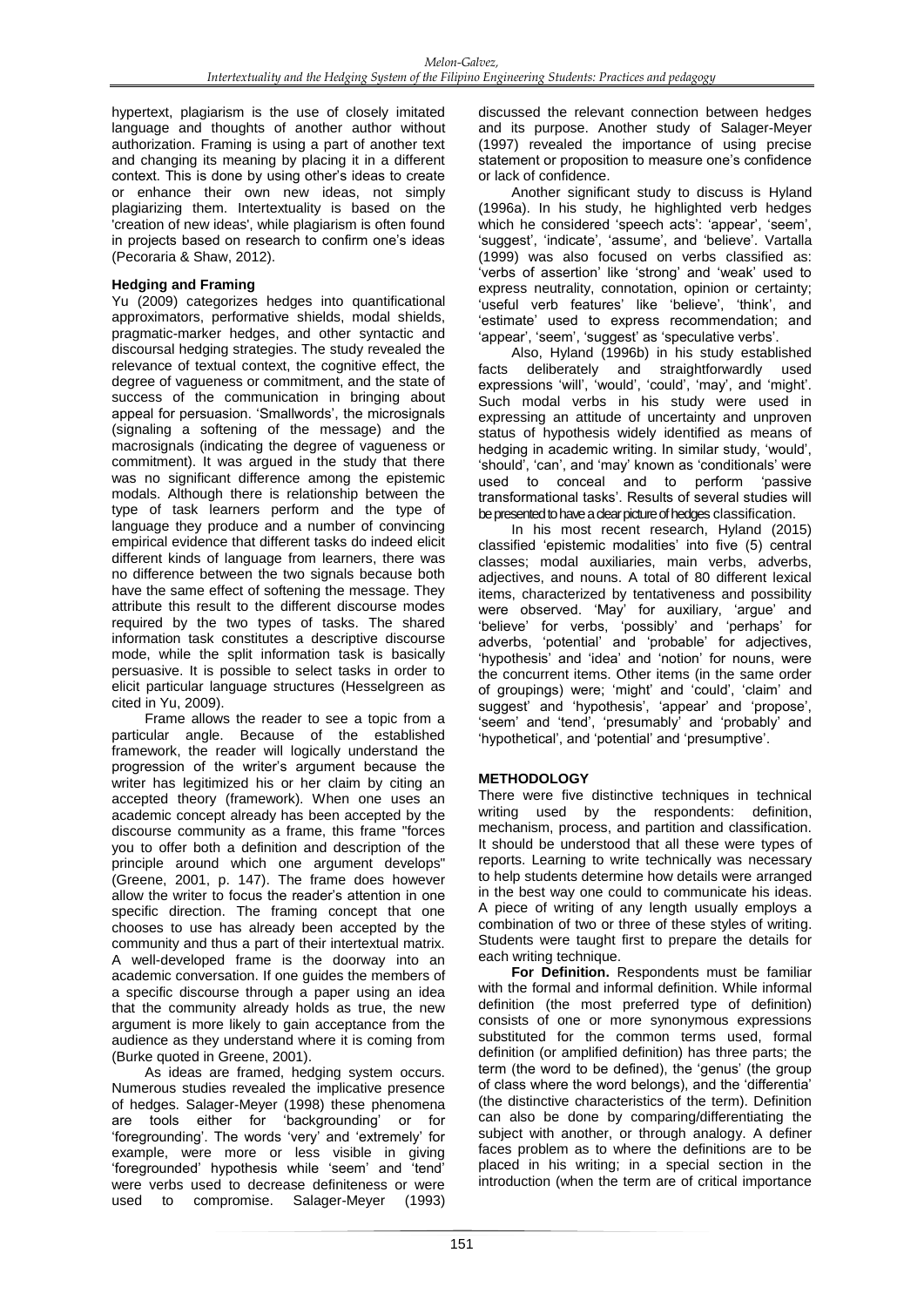in understanding the discourses), or in the text itself (when there are too many terms to be defined).

**For Mechanism.** The respondents must be familiar with the assembly of the movable parts having one part fixed with respect to a frame of reference and designed to produce an effect. The respondents may give in detail the definition of a machine first, then the function/s, the principle governing its operation, physical description, the principal parts and the subparts, and how the entire mechanism works.

**For Process.** Respondents must be familiar with the simple presentation of the series of stages or steps of actions taken. Unlike description of mechanism which uses spatial or logical order, processes are based on the time of occurrence evident with the use of transitional devices. Process descriptions are either: directional or instructional (when instructions are addressed to the doer or agent of action marked by imperative sentences and the use of 2<sup>nd</sup> person point of view- e.g. lay outing or cooking); or informational (when declarative sentences are used, when sentences are addressed to the reader, written in the active voice, and using the third person point of view- e.g. computer data processing or newspaper publishing). Main steps are discussed first followed by the substeps.

**For Partition and Classification.** It must be clear to the respondents that the two techniques are related but different in writing. While partition is the act of dividing a unit into its components, classification does a logical division. Partition deals with one unit unlike classification which always deals with two or more units. For partitioning, species is defined first than the guiding principle/s (one by one) as the basis for the writing technique then name all the parts and subparts without overlapping. To do

classification, there are two subjects presented. For the initial step, present the subject and the bases for partition, identify if not define, discuss the various bases for another partitioning (the significance or the purpose of the division) then the subdivisions in the best order of presentation then present the analysis using outlines and visuals to give the best explanation.

### **The Participants**

The study participants were from the College of Engineering of Bulacan State University, Philippines, specifically Second Year General Engineering students enrolled in the ESP class. Respondents were grouped as to the project each would like to work. Samples from the population from different groups became the basis of the study. From the 234 technical outputs, data were gathered. Using purposive sampling, the researcher selected random samples of the four techniques in writing.

The researcher discussed the above techniques to the Second Year General Engineering students. Respondents were grouped as to the major they wish to take in Third Year; Mechatronics, Industrial, Civil, Mechanical, Electronics, and Electrical. After the groupings, each had a brainstorming exercise on the project for their feasibility studies. Each group was asked to bring the picture of the project they would wish to discuss the following day. Each group of four members had the same picture each. The researcher assigned each a picture with A for the one member to work on Definition, B for Mechanism, C for Process, and D for Partition and Classification. Each was also asked to bring readings of their project for referencing. After giving random assignment, respondents did the writing. Respondents were asked to write one to two paragraphs depending on the individual speed in organizing ideas.

| Type of           |                                                                         |                  |                           |
|-------------------|-------------------------------------------------------------------------|------------------|---------------------------|
| <b>Definition</b> | <b>Hedges</b>                                                           | <b>Placement</b> | Framing                   |
|                   | similarities, both, difference, and, (first, second, but, lastly, then- |                  |                           |
| (1) Informal      | enumerating the characteristics)                                        | Beginning        | which                     |
| (2) Informal      | $\overline{\text{similar (2)}}$ , different, difference, and            | second           | that                      |
|                   |                                                                         | sentence         |                           |
| (3) Informal      | similar, and, like (2), also                                            | beginning        | that (2), which           |
| (4) Informal -    | defined as, and (enumerating same qualities),                           | Beginning-       | if clauses, that (3)      |
| formal            |                                                                         | conclusion       |                           |
| (5) Informal      | a.k.a. (another name), like, both, and, or, such as                     | Beginning        | that                      |
| (6) Formal        | in comparison, both, in contrast (more), or (2)                         | Beginning        | that $(3)$                |
| (7) Formal        | on the other hand, both (more)                                          | Beginning        | that $(3)$ , because      |
| (8) Informal      | like, unlike, and                                                       | Beginning        | that                      |
| (9) Informal      | also similar (comparing features of two subjects)                       | Beginning        | because, that (2)         |
| (10) Formal       | also (enumerating features of the same subject)                         | Beginning        | that (3), because         |
|                   |                                                                         |                  | $(2)$ , if, when          |
| (11) Informal     | not just/but also – and (many more features), unlike                    | Beginning        | when                      |
| (12) Informal     | similarities and differences, but (for distinct features), unlike       | Beginning        | and etc., that            |
| (13) Formal       | more-than, unlike, while, on the other hand, not like, similarities,    | Beginning        | that $(2)$                |
|                   | both, and also both, or                                                 |                  |                           |
| (14) Informal     | (etymology), compared to                                                | Beginning        | that                      |
| (15) Informal     | compared, (2), not the same with                                        | Beginning        | which (2), that,          |
|                   |                                                                         |                  | when                      |
| (16) Formal       | as, but, also (called), similarity                                      | Beginning        | that $(4)$ , when $(2)$ , |
|                   |                                                                         |                  | because (2)               |
| (17) Informal     | also (called), also, and, unlike, (etymology) then, after that          | Beginning        | so that, that (3)         |
|                   | (enumerating features)                                                  |                  |                           |
| (18) Informal     | also (be called), also (used), in addition, instead of (for another     | Beginning        | that                      |
|                   | feature)                                                                | & Body           |                           |
| (19) Formal       | and                                                                     | Beginning        | that                      |
| (20) Informal     | also, while-similarities, both, and (same feature)                      | Beginning        | that $(2)$                |

**Table 1. For Definition**

### **RESULTS AND FINDINGS**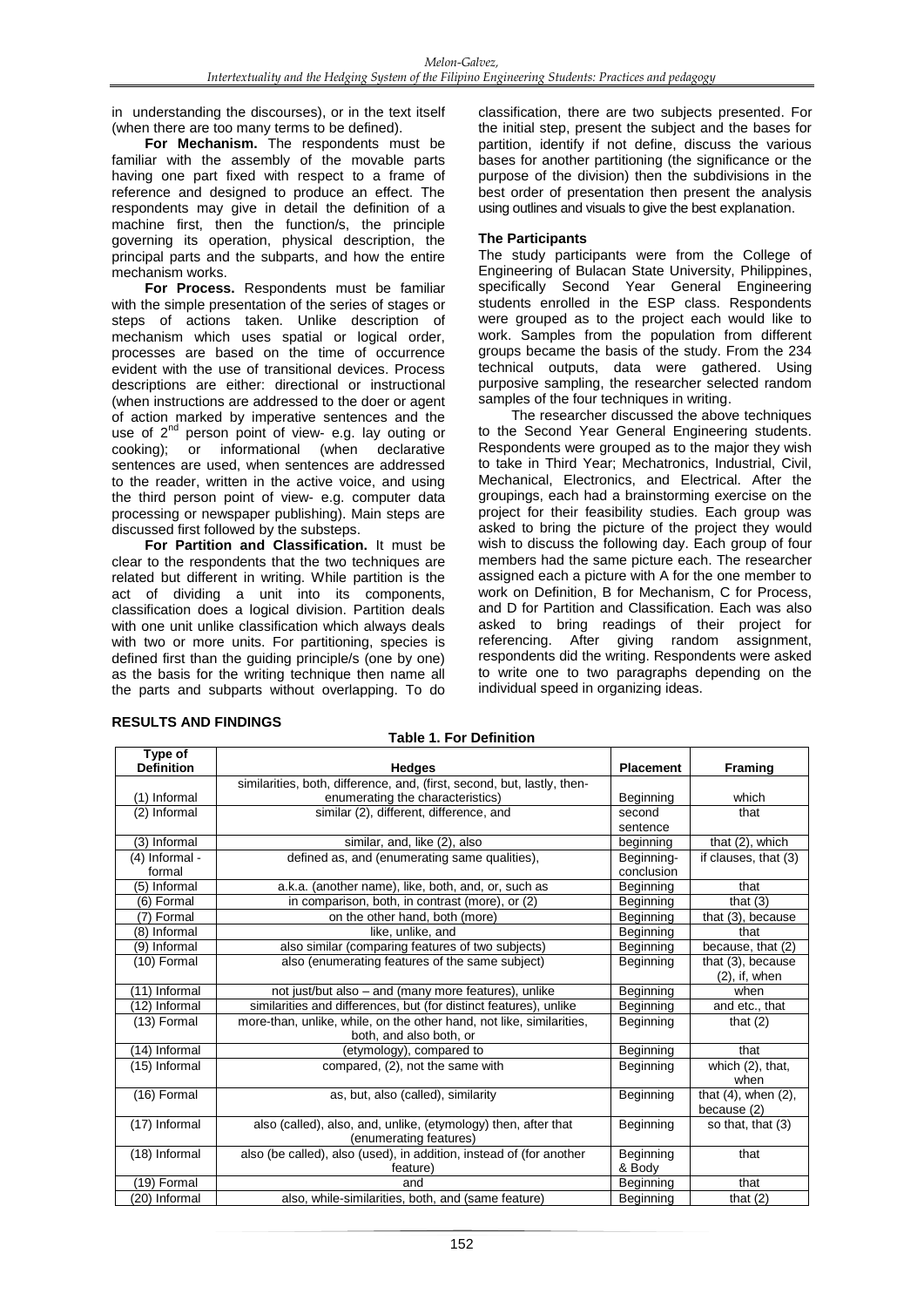Table 1 reveals how students framed definition as a writing technique. Although most students are familiar with formal and informal definitions, there was difficulty in substituting the term with another word (genus). Most preferred informal definitions by describing the subject (features), giving the functions, or directly enumerating the parts of the subject instead of amplifying it mostly done at the beginning of the paragraph. As to the type of hedges, there were the predominant uses of noun hedges (e.g. similar, similarity/ies, different, difference/s, a.k.a. -for etymology), pronoun hedge (both), adverbial hedges (e.g. for comparison-as, also, like, unlike, not the same with more-than; and time expressions- first, second, third, after, then, after that), and conjunctive hedges (e.g. and, or, while, but, not just/but also); all used to show the transition of ideas within a paragraph.

Very dominant in the intertextualizing process is the use of restrictive clauses "that" and the nonrestrictive "which". A restrictive clause is one that limits -- or restricts --the identity of the subject in some way. Such restricts when the author intends to single out the subject (in this study, being defined). However, "which", a nonrestrictive element, should take the place of "that" telling an interesting or an incidental thing far from defining the subject. There are, however, instances of combining the two clauses which provide both limiting and nonlimiting

information about a subject in a paragraph. Most people probably use that and which interchangeably. In most instances, this doesn't cause undue confusion. But, in formal business or technical communications (for example, contracts, tenders or technical specifications), such ambiguities can give rise to serious legal and financial problems. Such pedantic attitude to the difference between that and which may be very necessary for business or technical writing.

Two other types of hedge were used in technical discourses; because and when. In Standard English, the word "because" can be used two ways. One of them is to introduce a clause as subordinating conjunction while the other is to team up with "of" to form what"s called a compound preposition. In the case of the respondents, 'because clauses' were used for convenience. Maybe the causal factor is so obvious as to need no elaboration, or the speaker is distracted or giddy and eager to save effort and move on, or maybe the construction appeals for undefined aesthetic or social reasons. 'When clauses' however, were considered "temporal" time-related prepositions function as the complement. What was surprising about the phenomenon was that, such nonprogressive verb form was not used for activities of short duration but an interruption for description for definition.

| Table 2. For Mechanism                    |                                                                       |                                     |  |  |  |  |
|-------------------------------------------|-----------------------------------------------------------------------|-------------------------------------|--|--|--|--|
| <b>Transition</b>                         | <b>Hedges</b>                                                         | <b>Emphasis/Effect</b>              |  |  |  |  |
| $(1)$ Parts – function – features         | is composed, used as, is consists of, approximately, in the first     | composition, function &<br>benefit  |  |  |  |  |
| (parts)                                   | floor, in the second floor,                                           |                                     |  |  |  |  |
| (2) Formal definition - function -        | to reduce, with the primary parts, to test/ a way of testing          | Definition and parts, &             |  |  |  |  |
| parts - process                           |                                                                       | process                             |  |  |  |  |
| Informal definition (functions),          | to/may improve, provides, requires manpower, to properly work,        |                                     |  |  |  |  |
| parts - features                          | should be put, mainly consists of                                     | <b>Functions</b>                    |  |  |  |  |
| Informal definition (features) -          | can perform by; is designed; to facilitate; is facilitated; first,    |                                     |  |  |  |  |
| parts – features (of the parts) –         | second, third (functions); to do; is produced                         | <b>Features &amp; Process</b>       |  |  |  |  |
| process                                   |                                                                       |                                     |  |  |  |  |
|                                           | is divided into different parts, can scan and print, can be used,     | Parts & Features                    |  |  |  |  |
| Informal definition & parts<br>(features) | to have a copy, will be used, can create, are used, to make           |                                     |  |  |  |  |
|                                           | be considered, must be used, first (to enumerate the features),       |                                     |  |  |  |  |
| Informal definition (functions) -         | are primarily used, to access, are implemented, which includes,       |                                     |  |  |  |  |
| parts – functions (of the parts),         | which is, should be sufficient to prevent, have to be used            | Functions, Parts &                  |  |  |  |  |
| features (of each parts)                  | carefully, is used to make, to attain                                 | Features                            |  |  |  |  |
| Informal definition (functions) -         | enables, to be informed and to be quided, basically warns,            |                                     |  |  |  |  |
| parts - features (of each part)           | could possibly happen, would be responsible, another important        | Function, Parts &                   |  |  |  |  |
|                                           | parts, play a vital role, connect every single part, resulting to     | Features (for the whole             |  |  |  |  |
|                                           | efficient flow of the mechanism                                       | mechanism)                          |  |  |  |  |
| Informal definition - (features of        | can be constructed, are extremely important parts, include the        |                                     |  |  |  |  |
| the project) - parts - features (of       | following, has advantages and disadvantages, is unique in             |                                     |  |  |  |  |
| the parts)                                | appearance                                                            | Features                            |  |  |  |  |
| Informal definition $-$ (parts) $-$       | is consists of, are connected, are used, has also, is connected,      |                                     |  |  |  |  |
| features (of the parts)                   | to be powered, that flow through, is accepted, when these are         | Features                            |  |  |  |  |
|                                           | met, now supplies power to                                            |                                     |  |  |  |  |
| Informal definition (features) -          | is designed for, is uniquely assembled, is composed of, to help,      |                                     |  |  |  |  |
| parts - functions (of the parts)          | that will effectively and efficiently help, will aid in detecting, is |                                     |  |  |  |  |
|                                           | connected to, is located, are interconnected, to suffice, to          | Features                            |  |  |  |  |
|                                           | detect, to alarm                                                      |                                     |  |  |  |  |
|                                           | are inevitable, due to this, will be of great help, as a, to help,    |                                     |  |  |  |  |
| Informal definition (by                   | gives a warning, to start, plays, that detects, is also, connects to  | Features, Parts &                   |  |  |  |  |
| comparison) - functions - parts -         | the other parts, connects to be fixed, not to be removed, all in      | Features of Parts (in               |  |  |  |  |
| features (of the parts)                   | all, will not function without the other                              | relation to the whole<br>mechanism) |  |  |  |  |
| Formal definition (functions) -           | that can consist, has different uses, when it is connected, when      | Functions, Parts, &                 |  |  |  |  |
| parts – features (of the part) –          | you start, can produce, will now be charging, with this, has          | Features (toward the                |  |  |  |  |
| more parts (toward the whole              | connector on it, in making this mechanism, are the principal          | whole system)                       |  |  |  |  |
| system)                                   | parts, that make up                                                   |                                     |  |  |  |  |
|                                           | enables, to access, is capable of, uses, to account, are              |                                     |  |  |  |  |

#### **Table 2. For Mechanism**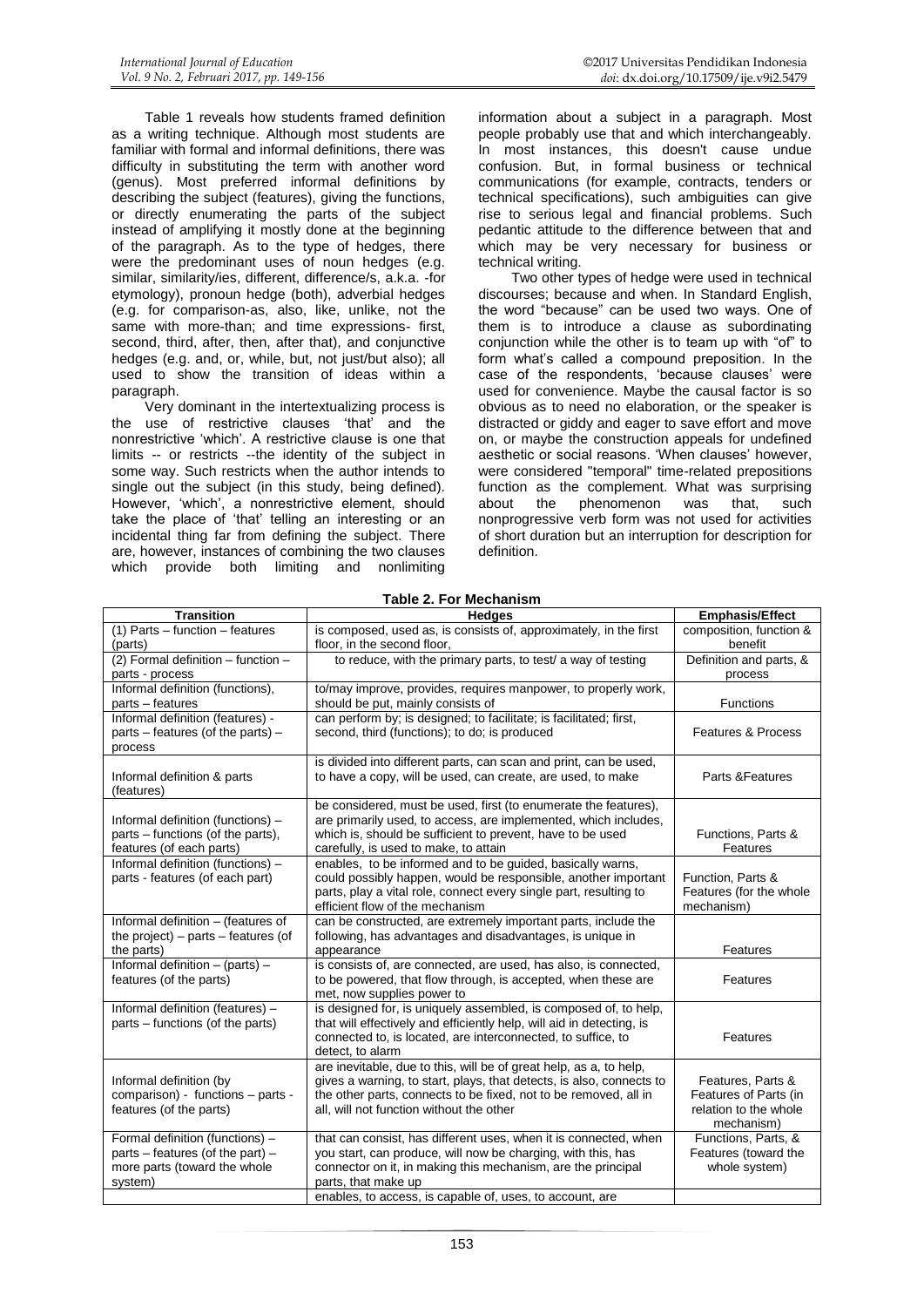| Informal definition (features) -<br>parts - features (of the parts)                              | authorized, that handles, are settled, at the end, is presented,<br>that has, has specific parts, that is capable, is read, an owner<br>authentication, that is, that specializes, that is secured                                                                | <b>Features &amp; Parts</b>                              |
|--------------------------------------------------------------------------------------------------|-------------------------------------------------------------------------------------------------------------------------------------------------------------------------------------------------------------------------------------------------------------------|----------------------------------------------------------|
| Informal definition (features -<br>toward the whole system) – parts<br>- (features of the parts) | to turn into, allows, to charge, to listen, consists of, as a whole,<br>in order to install, that fits, must be mounted, onto the handle<br>bars, that is included, protects, due to, takes, requires, should<br>be placed, converts, that can be used, to charge | Features, Parts &<br>Features                            |
| Features - informal definition -<br>functions - features                                         | that captures, uses, to enable, can be used, of transforming,<br>into electrical energy, that can be stored, used to power, can<br>provide, to operate                                                                                                            | Features, Definition,<br><b>Functions &amp; Features</b> |
| Informal definition (parts) -<br>functions – comparisons                                         | made up of, makes, is made up of, serves, would be one of the,<br>that would make, more productive                                                                                                                                                                | <b>Functions</b><br>(Comparison)                         |
| Informal definition (parts) –<br>features - functions                                            | is made up of, becomes, to support, weighs about, can run and<br>walk, when is not activated, can be used as, that supports, to<br>sit, use to create, to produce, to help                                                                                        | Parts, Features &<br><b>Functions</b>                    |
| Formal definition - features -<br>parts - process                                                | that sorts, separates, is located, that will be operated, that<br>actually separates, will be brought, to begin the process, will<br>sense                                                                                                                        | <b>Features &amp; Parts</b>                              |
| Informal definition (parts) -<br>informal definition (another name)<br>– functions               | is consists, are connected, can be used, to sense, will be<br>cancelled, are used, to assure, will be able to withstand, to give                                                                                                                                  | Parts & Functions                                        |
| Formal definition - parts -<br>functions (of each parts) -<br>features (of each parts)           | that can navigate through, for the machine to function are the<br>following parts, are responsible, can navigate, cannot serve,<br>controls                                                                                                                       | Functions, Parts, &<br><b>Functions &amp; Features</b>   |

Why respondents failed to frame correctly mechanism as a technique in ESP writing were because of: their lack of knowledge of the relationship between the two (mistake proofing) and because respondents were unaware of the transitional devices to be used to mean effect or to the the rhetorical functions in academic writing. Mistake proofing is the use of any automatic device or method that either

makes it impossible for an error to occur or makes the error immediately obvious once it has occurred. This occurred in the study when respondents considered transitional devices used a minor error early in the process which caused major problems later in the process or when such consequence became a product of "mistaken identity".

**Table 3. For Process**

| <b>Process</b><br><b>Description</b> | Voice   | Point of<br><b>View</b> | Transition                                                                              | <b>Hedges</b>                                                                                                                               |  |
|--------------------------------------|---------|-------------------------|-----------------------------------------------------------------------------------------|---------------------------------------------------------------------------------------------------------------------------------------------|--|
| Informational                        | active  | 3 <sup>rd</sup>         | has developed - features - parts                                                        |                                                                                                                                             |  |
|                                      |         |                         | - features (of parts)                                                                   | before, then,                                                                                                                               |  |
| Informational                        | active  | 3 <sup>rd</sup>         | is the development - processes                                                          | first, second, third, after,                                                                                                                |  |
| Directional/<br>Instructional        | passive | 1 <sup>st</sup>         | Processes                                                                               | first, second, third, fourth, lastly                                                                                                        |  |
| Informational                        | active  | 3 <sup>rd</sup>         | subject - features - processes                                                          | since (time), planning (first step),<br>the second step, , this (3 <sup>rd</sup> process),<br>all these (referring to all the<br>processes) |  |
| Directional/<br>Instructional        | passive | 1 <sup>st</sup>         | parts - feature (2 methods) -<br>processes (two methods<br>discussed)                   | first, after (the second method)                                                                                                            |  |
| Informational                        | active  | $3^{rd} - 1^{st}$       | subject (feature) - processes-<br>parts – features                                      | first, next, and then,<br>when clause (time)                                                                                                |  |
| Informational                        | active  | 1 <sup>st</sup>         | Subject (compared) - processes                                                          | first, then, next, lastly                                                                                                                   |  |
| Directional/<br>Instructional        | passive | 1 <sup>st</sup>         | subject (feature) - processes-                                                          | first, second, third, fourth, lastly                                                                                                        |  |
| Informational                        | active  | 3 <sup>rd</sup>         | subject (feature) - processes                                                           | first, then, next, lastly                                                                                                                   |  |
| Informational                        | active  | 3 <sup>rd</sup>         | subject (features)                                                                      | <b>NONE</b>                                                                                                                                 |  |
| Directional/<br>Instructional        | passive | 1 <sup>st</sup>         | processes                                                                               | first step, second, third, then                                                                                                             |  |
| Informational                        | active  | 3 <sup>rd</sup>         | subject (formal definition) -<br>features - processes - subparts                        | basic steps: (enumerated with v-ing;<br>creating, ensuring, receiving),<br>(generally include)                                              |  |
| Informational                        | active  | 3 <sup>rd</sup>         | subject (features) - processes                                                          | solder (first step), Next, before<br>inserting, place (the next step), arm<br>(next step), hook (next step), once<br>removed                |  |
| Directional/<br>Instructional        | passive | 1 <sup>st</sup>         | subject (function) - feature -<br>process - parts (in the first<br>process) - processes | first, when clause, then, after that,<br>lastly                                                                                             |  |
| Informational                        | active  | 3 <sup>rd</sup>         | subject (function) - processes                                                          | first, next, lastly, and then, and lastly                                                                                                   |  |
| Informational                        | active  | 3 <sup>rd</sup>         | subject (features)                                                                      | go, to adjust                                                                                                                               |  |
| Informational                        | active  | 3 <sup>rd</sup>         | subject (features) - parts -<br>processes                                               | after (placing), now                                                                                                                        |  |
| Informational                        | active  | 3 <sup>rd</sup>         | subject (background - the                                                               | finding (first step), then, also                                                                                                            |  |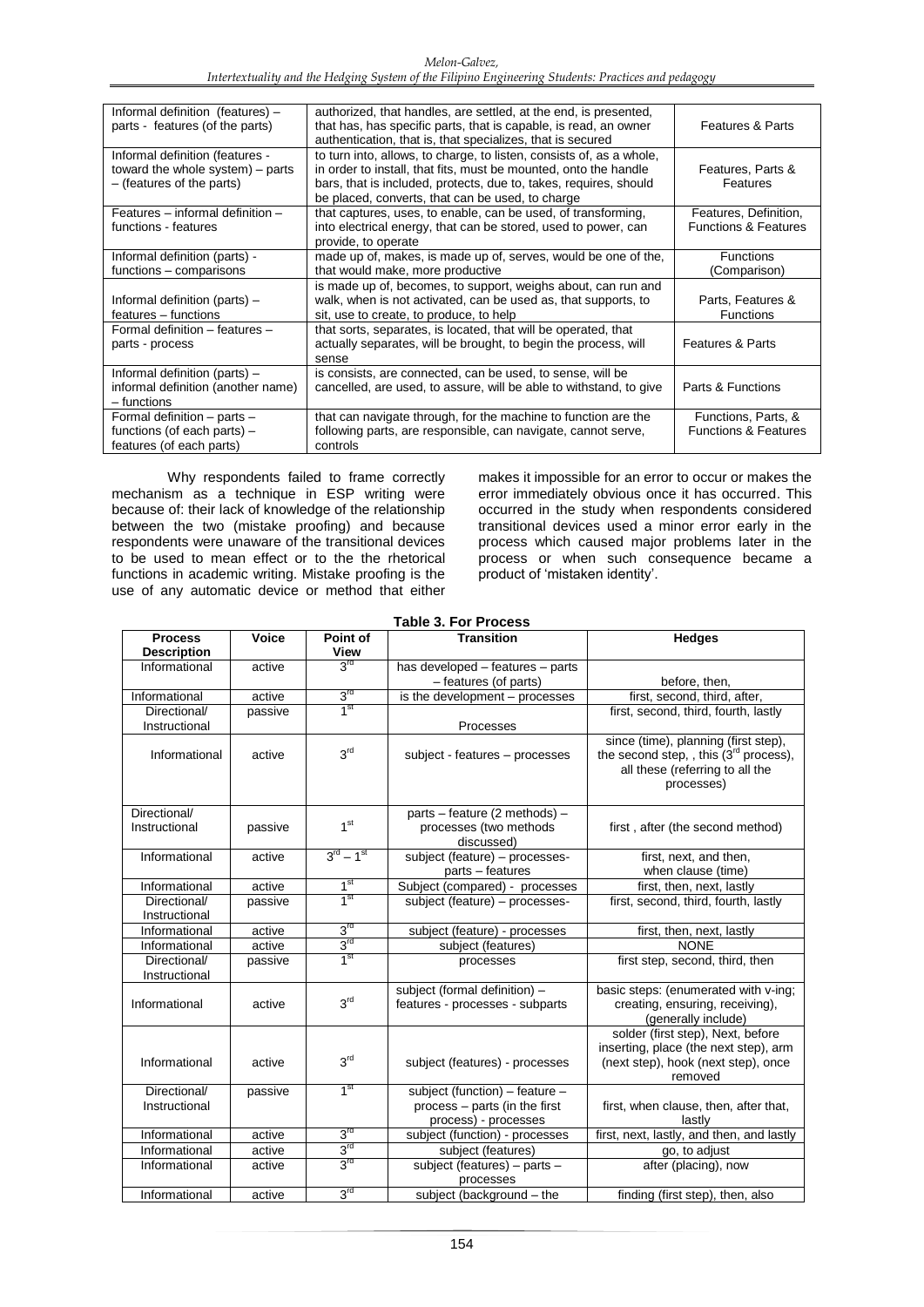|                               |         |                 | problem), processes                          |                                                                                                       |
|-------------------------------|---------|-----------------|----------------------------------------------|-------------------------------------------------------------------------------------------------------|
| Directional/<br>Instructional | passive |                 | subject (function) - processes               | first, next, after v-ing, now                                                                         |
| Informational                 | active  | 1 <sup>st</sup> | subject with its 3 main parts -<br>processes | starting (referring to the first step),<br>cleaning (second), stopping (third),<br>after, when clause |
| Informational                 | active  | 2 <sub>Ld</sub> | processes                                    | first, second, third, then, after, lastly                                                             |

Table 3 indicates the respondents' familiarity with the simple presentation of the series or stages. Processes were based on the time of occurrences evident with the used of hedges to mean time when the actions were taken. What seemed a problem for the respondents was framing the process description; half resorted to instructional (how-to essay) giving readers directions on how to do something generally written in the passive voice and the point of view was 1<sup>st</sup> person, while the other half opted for informational (explanation essay) telling readers how something was developed generally written in the active voice and with 3<sup>rd</sup> person point of view.

What was surprising on the teacher was the framing of transition. Some respondents started with the subject descriptions before moving toward the processes. This was because the researcher found the respondents" lack of knowledge on the description of time elements. Academic writers used "fix time" over 'chronological time'. Fix time transitional devices indicate specific time like the ones used by the respondents. Chronological time which were neglected to apply in writing as the term suggests is a description of time sequence of the order in which events unfold in time. First, secondly, then, next, after, before, after that, lastly, and 'when clauses' to mean before and after, were part of the respondents" hedging system for description of process. Main steps were enumerated but no one had substeps in writing.

| Table 4. For Partition and Classification |           |           |           |                       |             |           |           |  |
|-------------------------------------------|-----------|-----------|-----------|-----------------------|-------------|-----------|-----------|--|
| <b>Partition</b>                          |           |           |           | <b>Classification</b> |             |           |           |  |
| Definition                                | Division  | Principle | Subject   | Definition            | Subdivision | Analysis  | Explain   |  |
|                                           | $\bullet$ | $\bullet$ | $\bullet$ |                       | $\bullet$   | $\bullet$ | $\bullet$ |  |
| $\bullet$                                 |           | $\bullet$ | ⊕         | $\bullet$             |             |           |           |  |
| $\bullet$                                 | $\bullet$ | $\bullet$ | $\bullet$ | $\bullet$             | $\bullet$   | $\bullet$ | $\bullet$ |  |
| $\bullet$                                 | $\bullet$ | $\bullet$ | $\bullet$ | $\bullet$             |             |           |           |  |
| $\bullet$                                 | $\bullet$ | $\bullet$ | ⊕         | $\bullet$             | $\bullet$   |           |           |  |
| $\bullet$                                 | ●         |           | ●         | $\bullet$             |             |           |           |  |
| $\bullet$                                 | $\bullet$ | $\bullet$ | $\bullet$ | $\bullet$             |             |           |           |  |
| $\bullet$                                 | $\bullet$ | $\bullet$ | ●         | $\bullet$             | $\bullet$   | $\bullet$ |           |  |
| $\bullet$                                 | $\bullet$ | $\bullet$ | ●         | $\bullet$             | $\bullet$   |           |           |  |
| $\bullet$                                 | ●         | $\bullet$ | ●         | $\bullet$             | $\bullet$   |           |           |  |
| $\bullet$                                 | $\bullet$ | $\bullet$ | $\bullet$ | $\bullet$             |             |           |           |  |
| $\bullet$                                 | $\bullet$ | $\bullet$ | ●         |                       | $\bullet$   | $\bullet$ |           |  |
|                                           | $\bullet$ |           | ●         | $\bullet$             | $\bullet$   | $\bullet$ |           |  |
|                                           |           |           | $\bullet$ | $\bullet$             | $\bullet$   | $\bullet$ | $\bullet$ |  |
|                                           |           |           | $\bullet$ | $\bullet$             | $\bullet$   | $\bullet$ | $\bullet$ |  |
|                                           |           |           | ●         | $\bullet$             | $\bullet$   |           |           |  |
|                                           | $\bullet$ | $\bullet$ | $\bullet$ | $\bullet$             |             | $\bullet$ |           |  |
| $\bullet$                                 | $\bullet$ |           | $\bullet$ | $\bullet$             |             |           |           |  |
|                                           |           |           | ●         | $\bullet$             | $\bullet$   |           |           |  |
|                                           |           |           | ●         | $\bullet$             | $\bullet$   | $\bullet$ | $\bullet$ |  |

Very significant as the result shows the respondents" definition of the species followed by the division of either the main parts if not the subparts. In some cases, respondents missed to include the guiding principle/s (one by one) as the basis for such division/s if not in another case overlapping with one another. What surprised the teacher was the manner of framing the ideas for this type of writing technique. There was no overlapping in the two tasks because it was noticed that when the partitioning was done, the other half was missed to be included and vice versa, and when classification (the second part of the task) was done, there was the absence of partitioning in the whole text.

The intertextuality of the respondents written outputs were seen as a metadiscourse. Hyland (2015) considers this discourse analysis as the organization of the writer"s stance either in its content or the reader"s perspective. One reason thought of by the researcher for writer"s scare to do initial divisions or further subdivisions is the scare to explain across languages. Using a second language to further writing hindered the respondents to extend discourses.

The paper concludes after the discussion of the techniques in writing. With the instructional strategies employed, the researcher hoped to facilitate learning and enhance the academic writing skills among ESL students specifically on the techniques in technical writing.

# **CONCLUSIONS**

In the Philippines, most tertiary students are less experienced in writing especially in writing in different discipline. Writing to high school teachers is synonymous to teaching and learning grammar. Knowledge on grammar rules is not enough to withstand challenges in writing. In addition, several rounds of negative experiences with writing teachers have led to complete withdrawal from effort to improve. Their engagements in learning were influenced to a great extent, positively or negatively, by their professors' attitudes toward them, and their